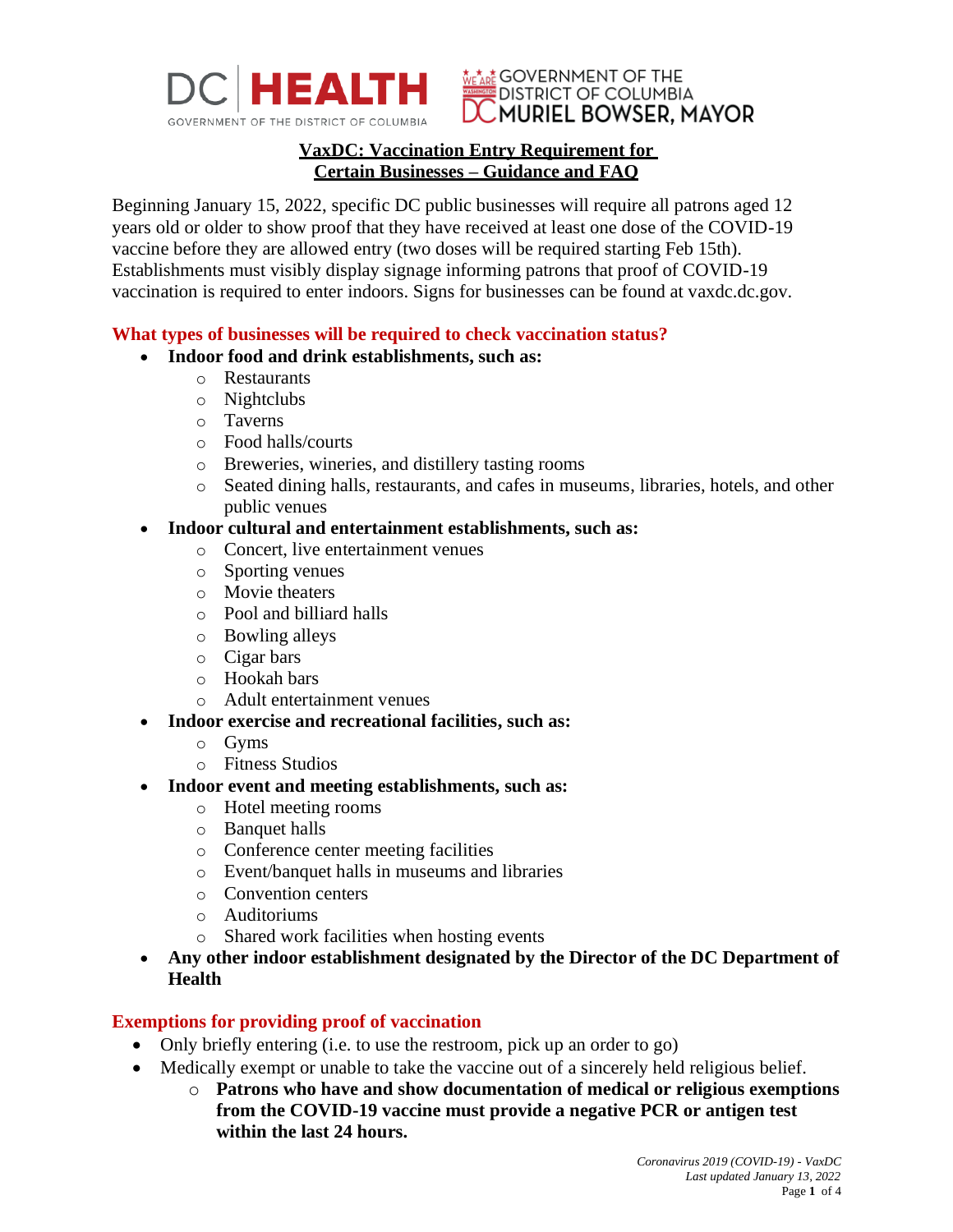

**WE ARE GOVERNMENT OF THE DISTRICT OF COLUMBIA LCMURIEL BOWSER, MAYOR** 

- **GOVERNMENT OF THE DISTRICT OF COLUMBIA**<br>- **Documentation of a medical exemption, such as a note from a medical provider.**
	- **Documentation of a religious exemption, such as an attestation from the patron that they have a sincerely held religious belief.**

# **What are acceptable forms of proof of COVID-19 vaccination status?**

- **For proof of vaccination, patrons ages 12 years and older must provide:** 
	- o A CDC issued vaccination card (original, photocopy, or digital copy/photo)
	- o Record of immunization from a healthcare provider or public health authority
	- o A COVID-19 verification app (e.g., VaxYes, Clear, Excelsior, MyIR)
	- o World Health Organization Vaccination Record

# **What are acceptable forms of photo identification?**

- **Businesses will also need to verify vaccination with photo identification for patrons ages 18 years and older, such as:**
	- o State issued driver's license or limited purpose driver's license
	- o Any other state issued identification card
	- o Passport
	- o DC One Card
	- o Student ID
	- o Permanent resident card

# **Can unvaccinated persons show proof of a negative test taken within 72 hours for entry to the facility for indoor service?**

• No, a negative COVID-19 test alone does not qualify as an alternative to providing proof of vaccination, unless the patron has a religious or medical exemption.

# **Will employees need to keep a patron's record of vaccine status or a record of the verification process?**

• No, they do not need to keep a record. The business will be subject to any penalties for noncompliance if it is found that it did not adhere to the proper vaccination verification process.

# **What will employees be expected to do with a patron not presenting a valid form of vaccination verification?**

• If a patron does not present valid proof of their COVID-19 vaccination with their photo ID, they may only be seated, served, or participate in activities in an outdoor portion of the facility, if available. Persons who do not present a valid form of vaccination certification may only be granted access to the indoor area if they wear a well-fitted face covering and are only briefly entering the indoor area to: 1) get to the outdoor area or to the restroom; 2) order or pay at the register; or 3) pick up an order, whether to be consumed in an outdoor area or off-site (take out). Such patrons may not remain in the indoor area to receive service or to participate in indoor activities.

# **What Businesses or Organizations Do Not Have to Verify Vaccination Status for Entry?**

• Retail establishments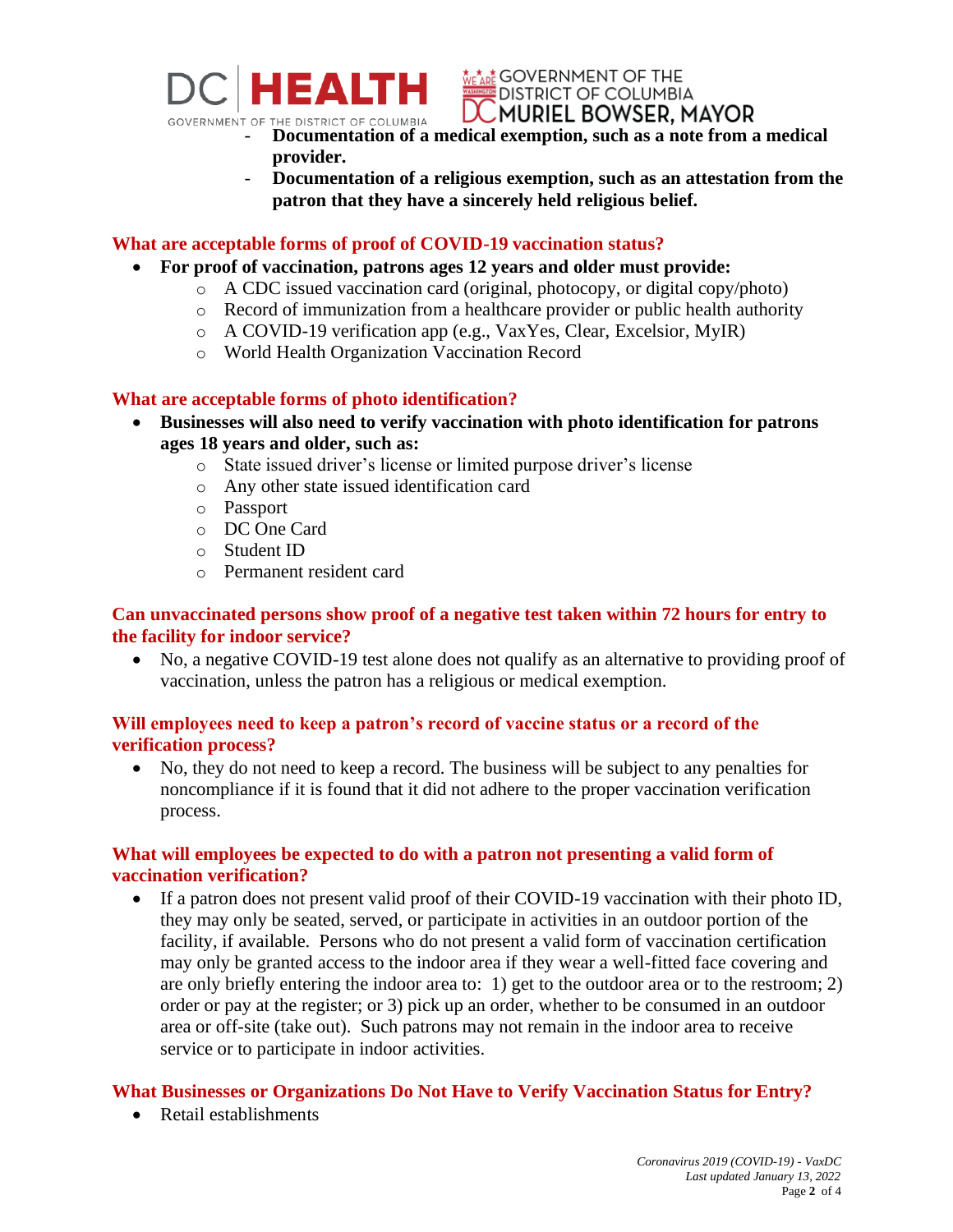

**WE ARE GOVERNMENT OF THE DISTRICT OF COLUMBIA** LUMURIEL BOWSER, MAYOR

- GOVERNMENT OF THE DISTRICT OF COLUMBIA<br>
Grocery stores, farmer's markets, and food establishments that provide charitable food services
- Houses of worship
- Hotels, except meeting rooms, ballrooms and hotel restaurants and bars
- Homeless shelters and other human services facilities
- Health care facilities and pharmacies
- Private meeting spaces in office buildings or residential buildings
- Gyms and Fitness Facilities operating for the sole use of individuals residing or working in that specific building
- Law enforcement buildings and government offices such as the Department of Motor Vehicles

If an exempt facility conducts a non-exempt activity, the vaccine requirement shall apply.

• For example, if a house of worship is rented for a non-religious purpose, a museum hosts a gala, a public library or a retail bookstore hosts an indoor seated event, proof of vaccination would be required to enter the area where the event is being held.

### **What about kids under 12?**

• They are not covered by the order at this time, but parents should get their children 5-11 vaccinated.

## **Where do we need to display the vaccination requirement signage?**

• Signage, which can be downloaded at vaxdc.dc.gov, must be displayed at the entry point of the establishment, such as a door or window.

### **Where should businesses check for proof of vaccination?**

• Businesses must check proof of vaccination at the entry point or at the first point of contact between the customer and a staff member. The safest place to execute the vaccination requirement is at the point of entry and, where possible, before the customer enters.

## **For customers whose vaccination status has been verified previously, are we required to repeatedly check?**

• Yes, vaccination status must be verified each time a patron enters, unless the vaccination records have been uploaded and linked to a membership that is verified with each entry (such as at a gym).

## **Will facilities need to verify vaccination status for regulatory and repair service technicians entering the indoor area to perform a service? For example, water and gas repair and maintenance contractors?**

• No. The Order applies to patrons of the facility and not to maintenance workers, inventory deliverers, and inspectors. They must be wearing a well-fitted mask, however.

### **How will this vaccination requirement be enforced?**

• Relevant District agencies, such as DC Health, ABRA, and DCRA, will deploy staff for spot checks to ensure that businesses and organizations have appropriate processes in place to comply with Mayor's Order 2021-148. Absent good faith efforts to comply, businesses and organizations may be subject to appropriate enforcement actions, including civil fines of not more than \$1,000 and/or summary suspension or revocation of business license(s).